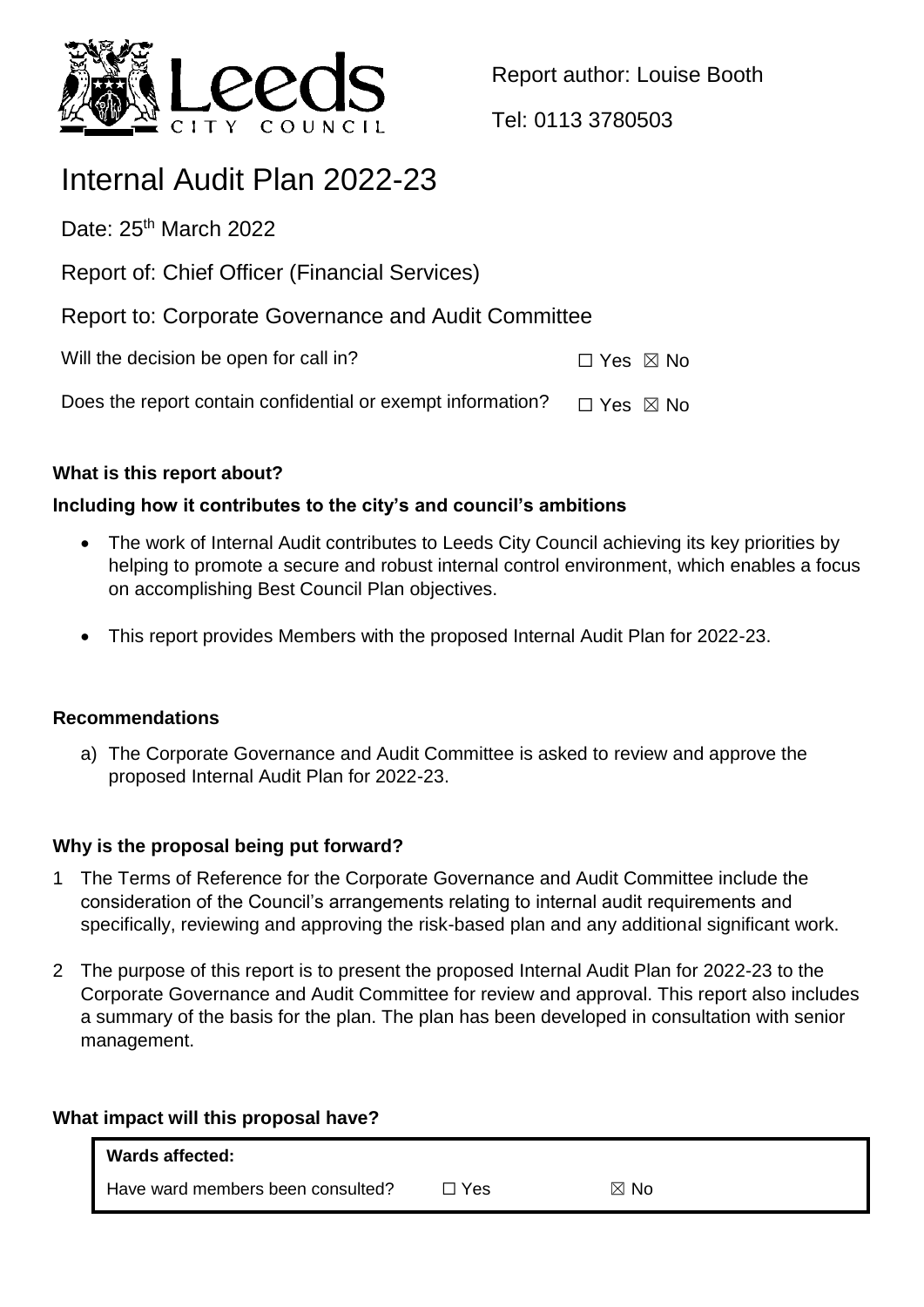- 3 A risk-based Internal Audit plan will promote and provide assurance on the effective and efficient use of resources across the organisation.
- 4 The work of Internal Audit contributes towards Leeds City Council achieving its key priorities and Best Council Plan objectives.

## **What consultation and engagement has taken place?**

5 The Internal Audit Plan has been developed in consultation with Members of the Committee, the council's Section 151 Officer, the Monitoring Officer, senior management and colleagues from across the authority. Consultation around key risks and priorities continues throughout the year to ensure that the plan remains focussed on the areas of highest risk.

## **What are the resource implications?**

- 6 At this stage, the plan is considered to be sufficient to enable the Head of Audit to provide appropriate assurances in support of the statutory finance officer's role, nevertheless, this will need to be monitored going forward. Internal audit resource will need to be focused on the most significant risk areas and on the robustness of financial control.
- 7 Internal Audit Update Reports will be provided to the Committee throughout the year. These will provide assurances around the effective use of Internal Audit resources through information pertaining to the delivery and completion of the annual plan.
- 8 The Internal Audit Plan includes a number of reviews that evaluate the effective use of resources and provide assurance on the corresponding financial governance, risk management and internal control arrangements.

### **What are the legal implications?**

- 9 The Chief Officer (Financial Services), as the council's Section 151 Officer, is responsible under the Local Government Act 1972, for ensuring that there are arrangements in place for the proper administration of the authority's financial affairs. The work of Internal Audit is an important source of information for the Chief Officer (Financial Services) in exercising her responsibility for financial administration.
- 10 The Public Sector Internal Audit Standards (PSIAS) require the Head of Internal Audit to deliver an annual internal audit opinion and report that can be used by the Council to inform its governance statement. The standards also refer to the need for a risk-based plan to take into account the requirement to produce an annual internal audit opinion which includes input from management and the Corporate Governance and Audit Committee. Standard 2020 requires that internal audit plans are communicated to senior management and the Committee for review and approval.
- 11 The PSIAS set out the standards for internal audit and include the need for risk-based plans to be developed for internal audit and for plans to receive input from management and the 'Board'. Within Leeds City Council, the Corporate Governance and Audit Committee fulfils the key duties of the Board laid out in the PSIAS. This report sets out the proposed plan for 2022-23.
- 12 The Internal Audit Plan includes a number of reviews that provide assurances around the application of the statutory and constitutional framework.